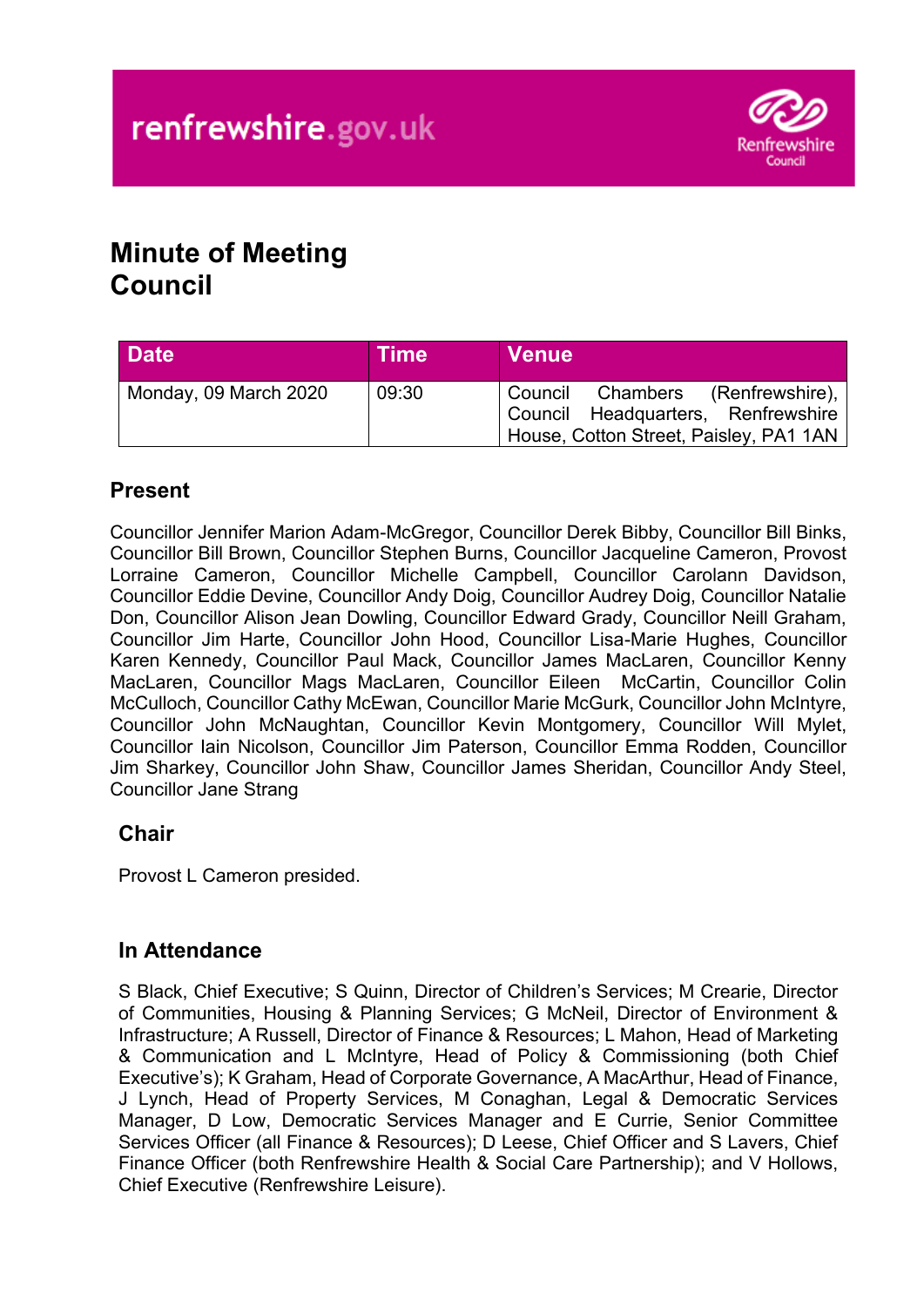# **Apologies**

Councillors Begg, Kerr and Mackay.

# **Declarations of Interest**

There were no declarations of interest intimated prior to the commencement of the meeting.

# **Order of Business**

In terms of Standing Order 16, the Provost intimated that she proposed to alter the order of business to facilitate the conduct of the meeting by considering item 3 of the agenda before item 1 of the agenda.

# **1 Housing Revenue Account Budget & Rent Levels 2020/21 and Housing Capital Investment Plan 2020/21 to 2022/23**

There was submitted a joint report by the Directors of Communities, Housing & Planning Services and Finance & Resources relative to the Housing Revenue Account (HRA) budget for financial year 2020/21 and the Housing Capital Investment Plan 2020/21 to 2022/23. Appendices to the report detailed budget changes for 2020/21; anticipated expenditure and income for the year ending 31 March 2021; and the Housing Capital Investment Plan 2020/21 to 2022/23.

The report provided an update on consultation with tenants on the annual rent setting process and highlighted that the HRA continued to operate in a period of uncertainty as a result of the UK Government's Welfare Reform policy changes, which had placed additional financial stress on families, pressure on Council services and presented a significant financial risk to the HRA, particularly in relation to the roll out of Universal Credit.

### **DECIDED:**

(a) That an average weekly rent increase of 2% for 2020/21 be approved;

(b) That the findings of the recent tenant consultation exercise be noted;

(c) That the Housing Revenue Account Budget for financial year 2020/21, as detailed in Appendix 2 to the report, be approved;

(d) That the Housing Capital Investment Plan 2020/21 to 2022/23, as detailed in Appendix 3 to the report, be approved; and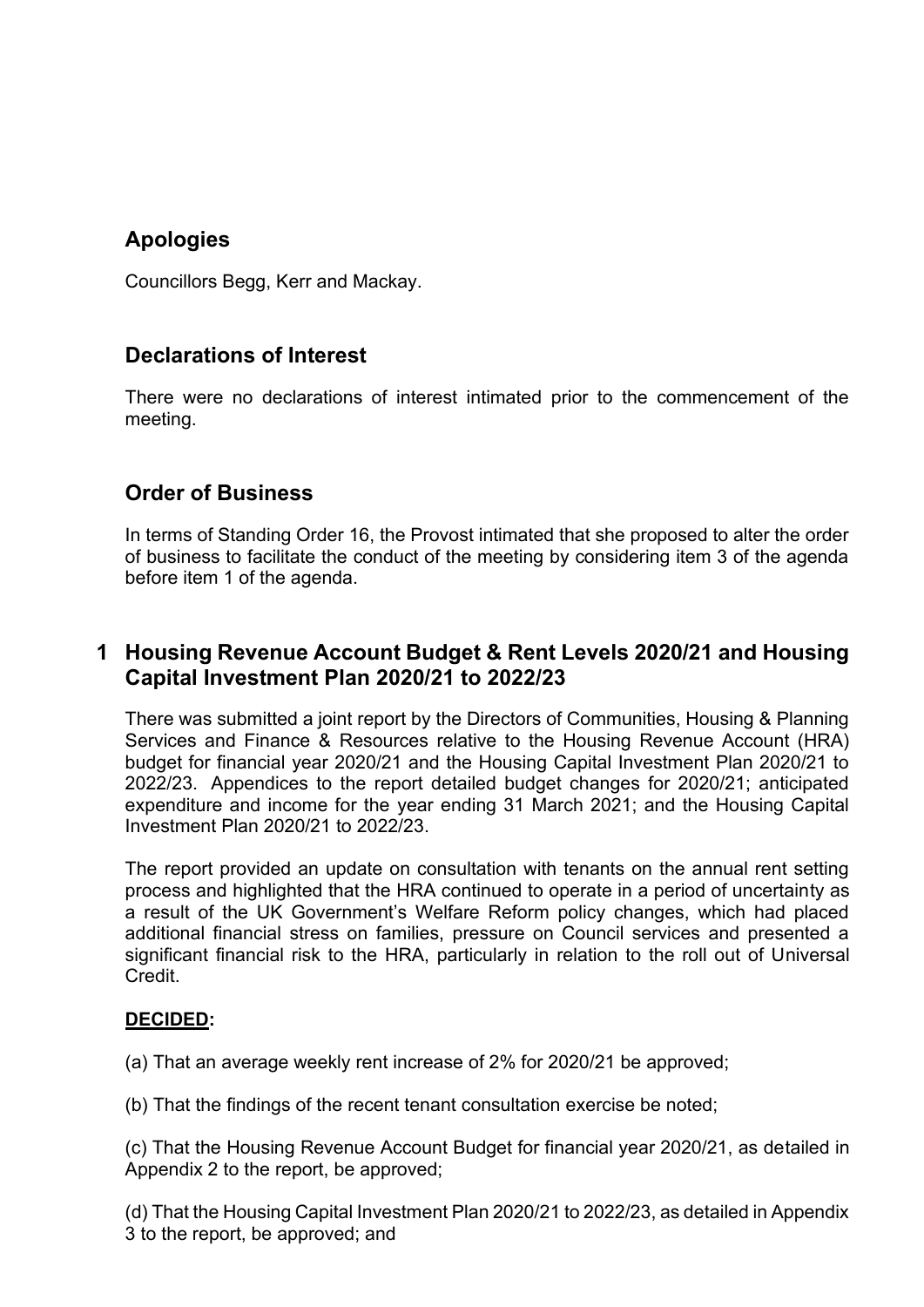(e) That the continuing requirement to achieve best value in the commissioning of works by having an optimum workflow over the three years of the investment plan be noted and that the Director of Communities, Housing & Planning Services liaise with the Director of Finance & Resources to re-profile the capital programme and available resources, as necessary, in line with the appropriate limits established under the Council's capital prudential framework arrangements.

Prior to consideration of the following item of business the Provost drew Members' attention to the provisions of Section 112 of the Local Government Finance Act 1992 which restricted the voting rights of Members on certain issues if they were in arrears with Council Tax payments.

# **2 Revenue Budget and Council Tax 2020/21**

There was submitted a report by the Director of Finance & Resources relative to the Revenue Budget and Council Tax for 2020/21, together with appendices detailing revenue estimates for 2020/21; estimates of expenditure and income for the year ended 31 March 2021; and the General Fund probable outturn for 2019/20.

The report provided an overview of the Council's anticipated financial position on the General Fund revenue budget and set out the information required for the Council to set its budget and council tax for 2020/21. The report also recommended that Councillors considered the medium-term financial context for the Council and the ongoing financial pressures facing the public sector more generally as detailed in the report.

The report intimated that the Scottish Government had not provided detailed spending plans beyond their draft budget for 2020/21 but had through its Medium-term Financial Strategy (MTFS) reaffirmed its stated policy and spending commitments over this parliamentary period to areas of the public sector across Scotland which did not include the existing core grant for local government.

The Scottish Government had allocated £338.783 million grant funding to Renfrewshire Council for 2020/21 subject to compliance with a number of associated conditions. This included maintaining at a national level the overall pupil teacher ratio and providing places for all probationers who required one; the continued prioritisation of financial support for social care including the use of £100 million funding provided nationally to support health and social care, as delegated to Integration Joint Boards, as detailed in the report; and the continuation of the Council Tax cap of 3%.

The UK Government's budget was not due to be announced until 11 March 2020 and it was noted that should this differ materially from the range of assumptions made by the Scottish Government in setting their own budget, the Scottish Government might revisit and adjust funding and spending commitments which could impact on the local government settlement. If the level of funding available to the Council changed from that allocated, a further report to Council might be required to consider the implications of such a change.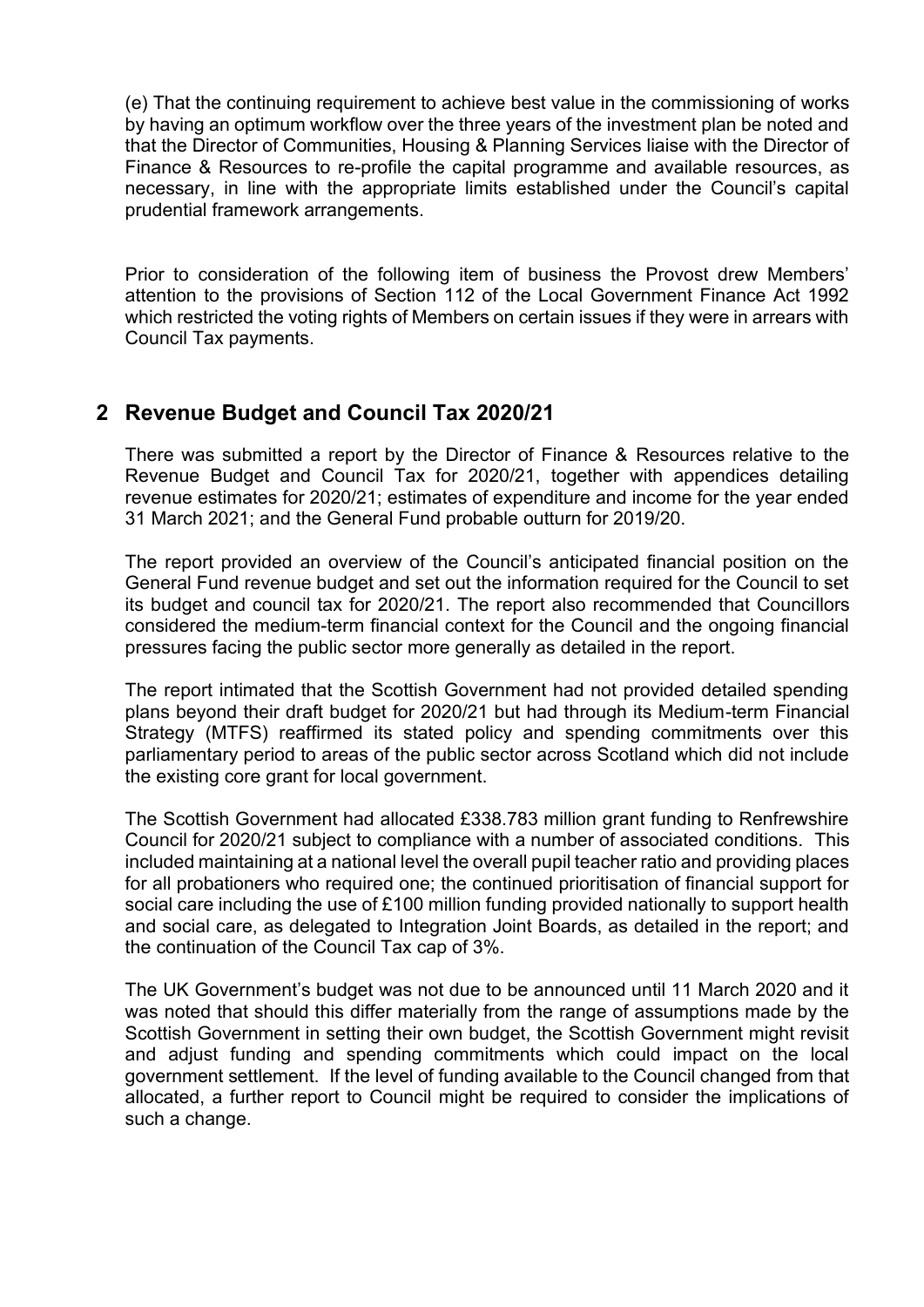Councillor Shaw, seconded by Councillor Nicolson, moved:

1. That this Administration's third budget will continue to deliver on its commitments set out in its manifesto to the citizens of Renfrewshire to invest in inclusive economic growth, the environment, local communities and support the most vulnerable in Renfrewshire. This budget will build on the significant investment already being delivered by this Administration including £275 million in city deal projects to deliver long term inclusive economic growth, over £115 million in town centre regeneration to redefine and create sustainable town centres that can flourish, £47 million to improve our roads and pathway infrastructure and keep Renfrewshire's economy moving, over £30 million investment in our schools, over £10 million to support tackling poverty and employability programmes, £4.500 million supporting community projects, assets, green spaces and villages and £2 million to deliver a new digital infrastructure across Renfrewshire. Much of these investments will lever in other public and private investment at scale, growing significantly the overall benefit to communities across Renfrewshire.

2. That as recommended by the Director, these budget proposals take a holistic view of resources available and include the use of the £0.645 million of available capital resources outlined in Agenda item 2.

3. Direct £5.450 million of capital investment funded by £0.645 million of resources referred to in the capital report at item 2 on the agenda, in conjunction with £4.805 million of capital resources funded from £1.740 million of revenue resources that will provide a combination of capital financed from current revenue and prudential borrowing in 2020/21 to deliver the following priorities: -

£1.600 million to support a programme of improvement projects across the school and early learning estate with the detailed programme proposals being presented to a future cycle of the Education and Children's Services Policy Board for approval.

£0.200 million to support investment in Renfrewshire's core pathways, cycle network and gullies.

£0.150 million to top up the existing uncommitted budget for the Village Investment fund, providing £0.500 million of resources available to support future projects across Renfrewshire.

Earmarking £0.500 million as a contribution towards a partnership investment with Renfrewshire Leisure in enhanced internal adventure play facilities at the Lagoon Leisure Centre. This investment will be informed by a feasibility study and business case funded by £0.050 million of resources agreed in the 2019/20 budget, with a specific focus on developing detailed proposals that incorporate at their heart inclusivity of play, ensuring the opportunity to play within a safe, inclusive and high quality indoor adventure playground facility is made available to all children across Renfrewshire

Invest £0.400 million over the next three years to support additional investment in the infrastructure within Renfrewshire's cemeteries, augmenting the existing investment agreed in 2019/20 and delivered through the rolling roads infrastructure programme each year.

Invest £2.250 million to provide further investment in town centres across Renfrewshire, building upon the investment supported through the Scottish Government's Town Centre Fund grant in 2019/20, with detailed proposals to be brought by officers for consideration and approval to a future cycle of the Leadership Board.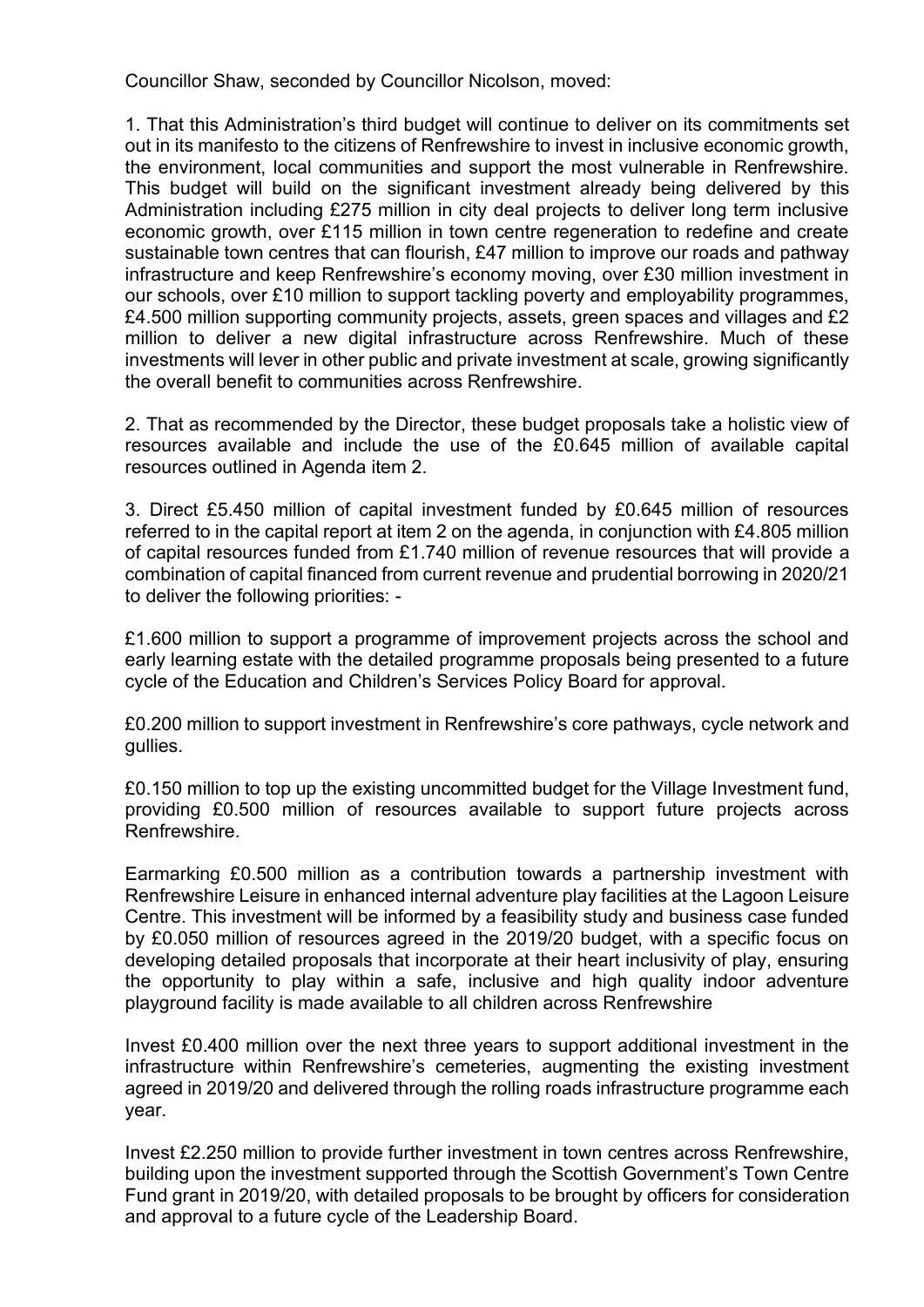£0.250 million to improve priority markings across Renfrewshire's road network.

£0.100 million to augment the existing Retail Improvement Fund directed to support local businesses improve shop fronts.

4. Commit £3.079 million of revenue resources to the following projects: -

Provide £0.100 million to top up the financial capacity within Discretionary Housing Payments recognising the significant amount provided via the Scottish Government that requires to be directed to support those families impacted by the Bedroom Tax flowing from the UK Government's welfare reform agenda.

£1.000 million to establish a Climate Change Fund that will be available to support the next steps outlined in the report "Climate Change Emergency" approved by Council on 27th February 2020.

Provide £0.200 million to provide resources to provide a new cultural heritage and events fund supporting projects across the whole of Renfrewshire.

£1.000 million to be provided by the Council to support priorities emerging from the Alcohol and Drugs Commission, with a focus of the Council resources being on improving mental health for young people. Further that £1 million in match funding from the HSCP is drawn from the transformation and prevention resources earmarked by the Council for the HSCP, in recognition of the prevention and early intervention emphasis of the Commission's recommendations to support improving outcomes for adults. This will provide in total £2.000 million of partnership funding to support key priorities emerging from the highly valued insight provided by the Commission and all the participants who supported its work.

Provide up to £0.150 million to support Rainbow Nursery, Shortroods. Officers to engage with Childcare First management in working in partnership to ensure a long term sustainable future for the Nursery.

£0.210 million over three years to fund Children's Services to commission complimentary support to families and children of relatives with head injuries being cared for by the Health and Social Care Partnership.

£0.084 million to provide financial support over two years to Citizens Advice Bureau (Renfrewshire) to support joint priorities around providing a welfare rights tribunal representation service.

Invest £0.150 million of revenue resources to support a programme of tree works across Renfrewshire's key urban conurbations.

£0.050 million to provide a programme of small kitchen refurbishment works in community **facilities** 

£0.050 million invested in a feasibility study examining opportunities to improve bus transport across Renfrewshire.

£0.045 million to support the active schools programme delivered by Renfrewshire Leisure.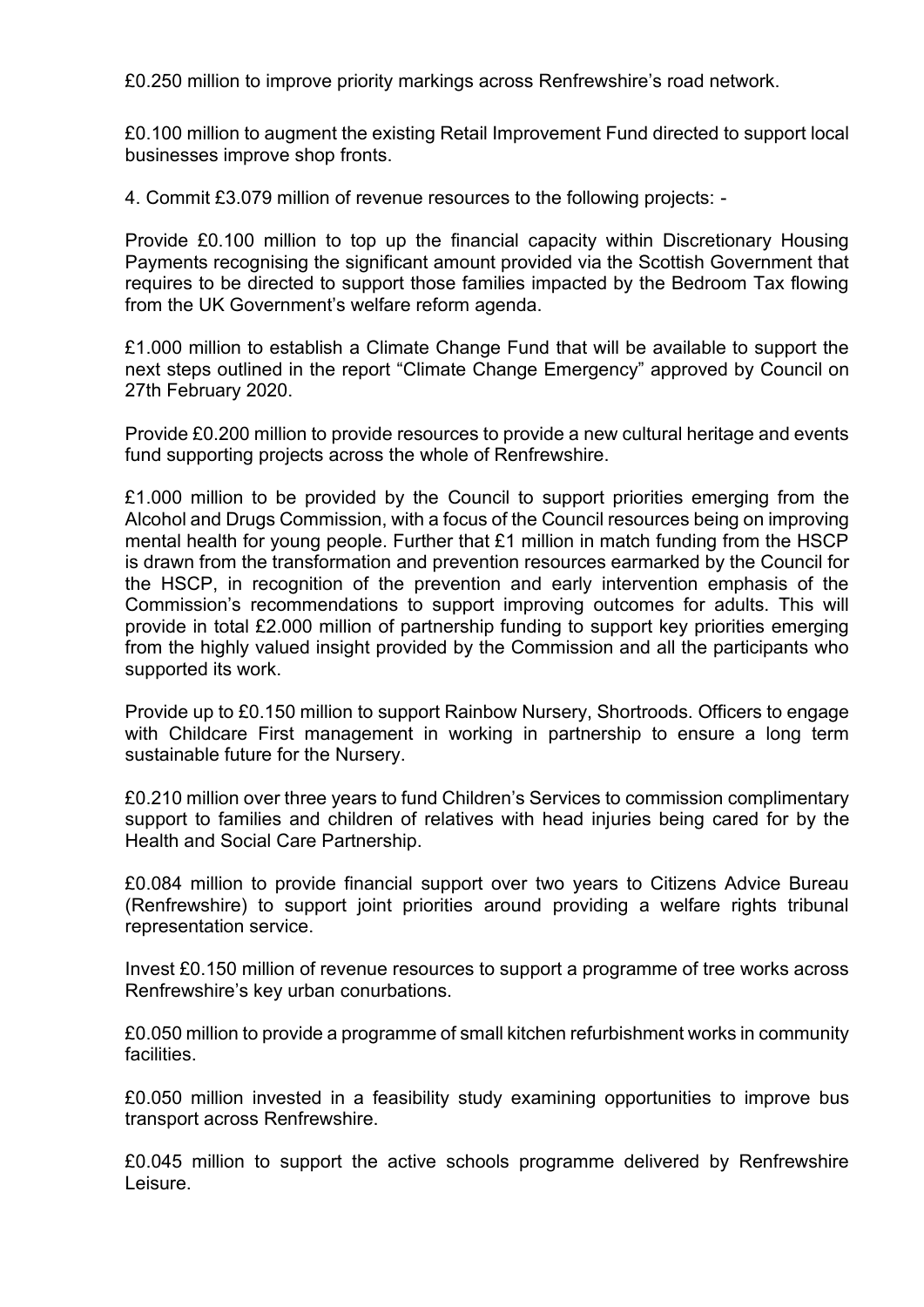£0.030 million to provide ongoing support to the important work being progressed to raise awareness around vulnerability and support victims of domestic abuse.

£0.010 million to provide ongoing support over the next two years to Fairtrade

5. To protect services to the most vulnerable in Renfrewshire, and in line with the conditions set out in the 2020/21 financial settlement, agree to the recommendation outlined in the Director's report to make available £1.800 million of additional recurring resources to manage the net impact of new service and cost pressures within Adult Social Care Services, and continue the implementation of the Carers Act. These additional resources will be made available under delegation to the Renfrewshire Health and Social Care Partnership (RHSCP) from 1 April 2020. In addition, as part of this delegation process, agree to continue to work in pro-active partnership with the RHSCP and social care providers to secure payment of the living wage to all care staff providing services to Renfrewshire residents in addition to those directly employed by the Council

6. Increase by £24.850 million, resources earmarked for the Council's School Investment Fund, providing in total £51.850 million to support the priorities that have emerged from the review of the School Estate Management Plan. This fund provides significant scope for match funding capacity against opportunities for Renfrewshire to secure resources from the Scottish Government's £1bn schools investment fund, ensuring the overall investment in our School Estate can grow further beyond this existing financial commitment. This additional £24.850 million of capital investment will be delivered through predominantly prudential borrowing capacity serviced by £1.232 million of recurring revenue resources.

7. To agree the base budget assessment for all services for 2020/21 as recommended by the Director of Finance and Resources, and subject to agreement of item 5 above, agree a 2020/21 base budget of £426.200 million.

8. To agree to make provision of £7.265 million in 2020/21 for pay inflation as detailed in section 5.1 of the Directors report and make no provision for general non-pay inflation, as recommended by the Director of Finance and Resources.

9. To agree to a general 2% inflationary increase in charges for services, subject to the note at paragraph 15 below.

10. To agree the resource allocations for 2020/21 for all services, as amended by these proposals.

11. To agree the detailed Revenue Estimates for all services be amended to reflect these proposals and the necessary allocation of central support costs, central repairs costs, capital charges, specific grants and loan charges provision with Directors authorised to take any action necessary to implement these decisions.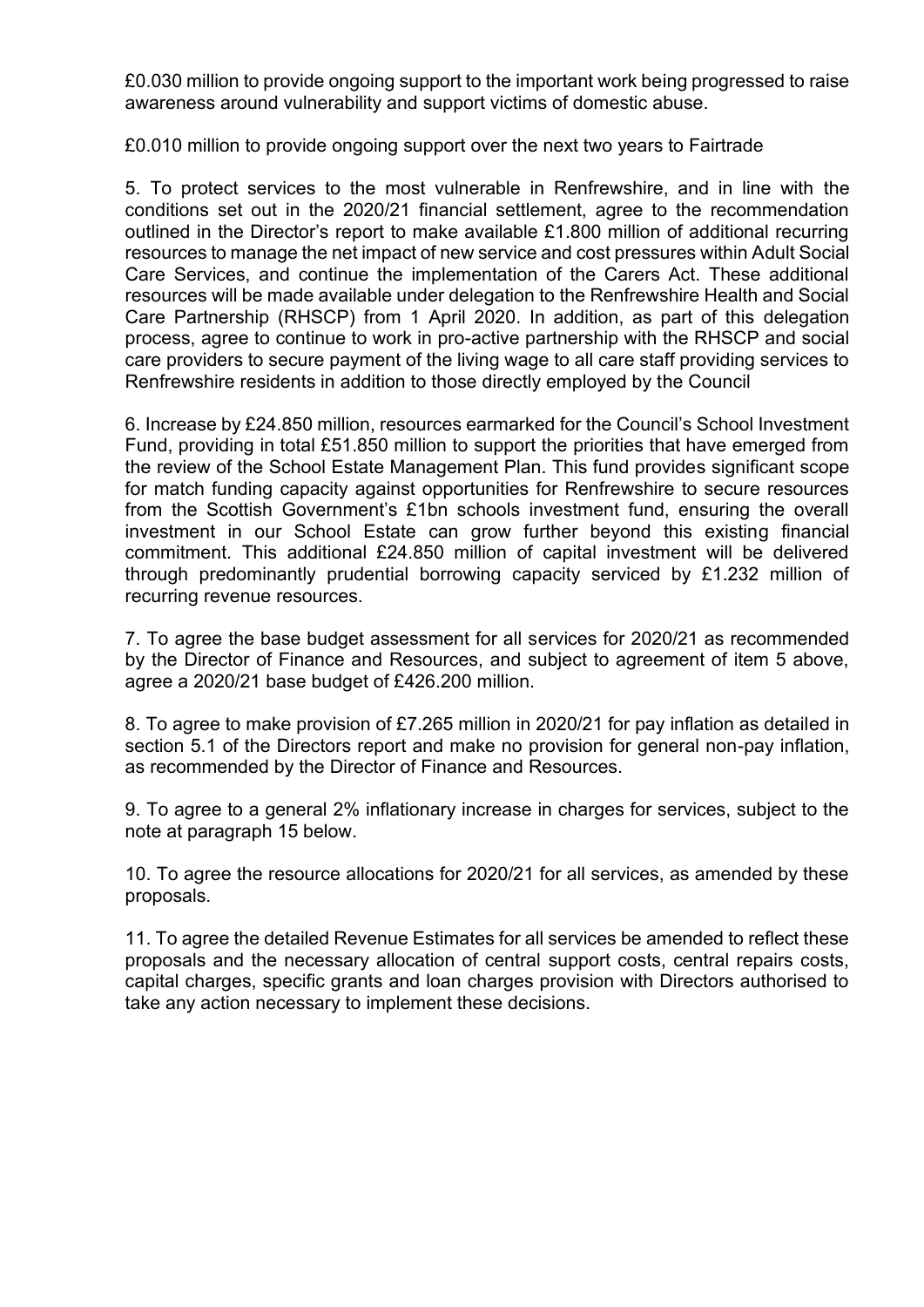12. Subject to agreement of the above, to agree that the council tax for 2020/21 be set at £1,315.42 for Band D subjects, representing a 4.64% increase on the 2019/20 level, and for all bandings to be set at:

#### **BAND £S**

| A | 876.95   |
|---|----------|
| в | 1,023.11 |
| C | 1,169.27 |
| D | 1,315.42 |
| Е | 1,728.32 |
| F | 2,137.55 |
| G | 2,576.04 |
| н | 3,222.79 |

13. Subject to agreement of the points above, agree that the Council's budget is underpinned by appropriate decisions and makes appropriate provision to meet the specified commitments in the package of conditions linked to the Council's grant settlement.

14. Further and in line with the recommendations of the Director, that unallocated General Fund balances are budgeted to be maintained at £7.500 million moving into 2020/21 and that any a transfer to or from the Investment Programme Capital Fund is utilised as required to achieve this position on the closure of the 2019/20 accounts.

15. To agree to increase other charges for services by 2% (as detailed in paragraph 9 above) or where appropriate by the rate set in national legislation or guidance, or where charges are based on full cost recovery by the appropriate increase to maintain this position, subject to Directors being authorised

(a) to round the charge up or down to a figure deemed by them appropriate, and

(b) not to impose any increase, if having reviewed the implications of the increase, he or she determines it would be inappropriate to do so, having regard to any material factor applicable to the goods or services to which the charge relates.

To note the requirement of financial code 13 that Directors review the amounts their departments charge for goods or services and if they think any charge needs to be increased, they will recommend this to the appropriate Board. The Council therefore agrees that when a Director carries out such a review and believes a charge for goods or services should be levied which reflects an increase greater than the increase of 2% or the rate set in national legislation or guidance, he or she will be entitled to recommend the same to the appropriate Board for approval.

### **Declarations of Interest**

Councillor Montgomery declared a financial interest in this item of business as he was an employee of Renfrewshire Citizens Advice Bureau which was referred to in the motion and intimated that he would leave the meeting and not take part in the discussion or voting thereon.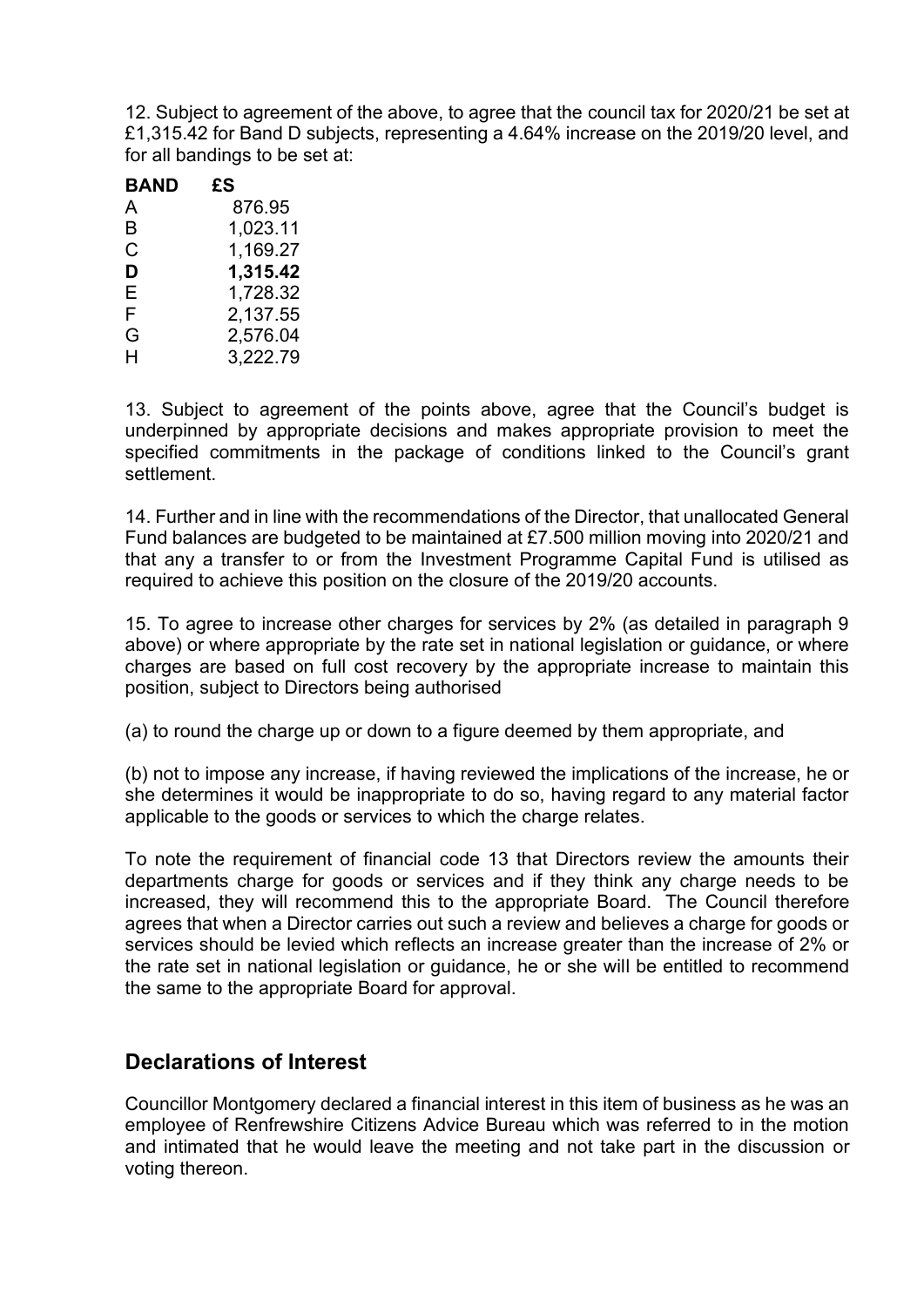Councillor Hughes declared a non-financial interest in this item of business as she was Chair of the Board of Renfrewshire Leisure Limited which was referred to in the motion. Councillor Hughes indicated that as she had a general dispensation from the Standards Commission which allowed her to take part and to vote in relation to such matters it was her intention to remain in the meeting during consideration of this item.

Councillor McCartin declared a non-financial interest in this item of business as she was a member of the Board of Renfrewshire Leisure Limited which was referred to in the motion. Councillor McCartin indicated that as she had a general dispensation from the Standards Commission which allowed her to take part and to vote in relation to such matters it was her intention to remain in the meeting during consideration of this item.

Councillor Dowling declared a non-financial interest in this item of business as she was the Chair of Renfrewshire Citizens Advice Bureau which was referred to in the motion and intimated that she would leave the meeting and not take part in the discussion or voting thereon.

# **Adjournment**

The meeting adjourned at 9.55 am to allow members to consider the motion and amendment. The meeting reconvened at 10.10 am.

# **Declarations of Interest**

Councillor Devine declared an interest in this item of business as one of his relatives was a part-time employee of Street Stuff which was referred to in the amendment and indicated his intention to remain in the meeting during consideration of this item.

Councillor Sharkey declared an interest in this item of business as he had attended a Fairtrade Ceilidh, with Fairtrade being referred to in the motion, and he indicated his intention to remain in the meeting during consideration of this item.

Councillor Harte, seconded by Councillor Sharkey, moved as an amendment:

1.That as recommended by the Director, these budget proposals take a holistic view of resources available and include the use of the £0.645 million of available capital resources outlined in Agenda item 2.

2.Further and in line with the recommendations of the Director, that unallocated General Fund balances are budgeted to increase to £7.5 million moving into 2020/21 and that on the closure of the 2019/20 accounts, a transfer to or from the Investment Programme Capital Fund is utilised as required to achieve this recommended position.

3.To invest £0.445 million to support investment in parks and recreational green space across Renfrewshire, recognising the important and positive role such spaces make to the healthy and active lives of our communities.

4.To invest £0.200 million of capital resources in upgrade works on community centres, specifically Bargarran Community Centre, Beechwood Community Centre, Foxbar Youth Learning Centre and Johnstone Castle Community Centre; with specific upgrade proposals to be the subject of a future report to the Leadership Board.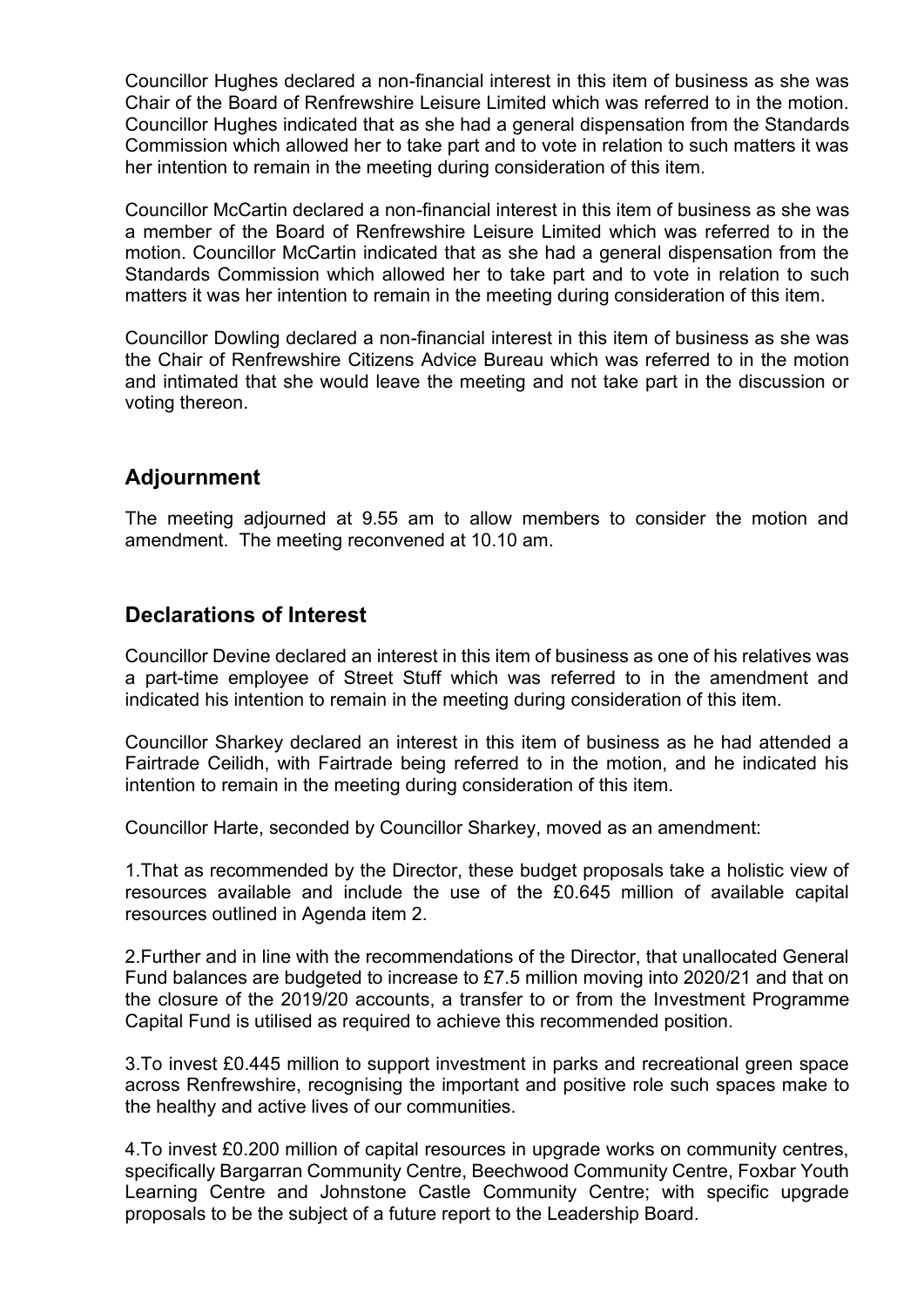5.To support investment in our school communities and closing the attainment gap commit £1.000 million of revenue resources to the following investment priorities:

£0.600 million to provide mental health support to our Primary Schools over the next three years and for a future report to be provided by the Director to the Education and Children's Services Policy Board to outline in detail the plans for the delivery of this service.

£0.300 million to provide £0.100 million per annum support to increase the provision of Breakfast Clubs across Renfrewshire's schools, in recognition of the positive impact such clubs have had to supporting our young people in some of the most deprived areas be ready and prepared to learn each day in school.

£0.100 million to ensure that over the next three years every primary 5 to 7 pupil in Renfrewshire schools has access to a credit union account with a £10 starter balance.

6.In recognition of the highly positive impact tackling poverty and inequality has made in Renfrewshire, commit additional revenue resources of £1.360 million to invest in the following key priorities: -

Invest £0.250 million to provide a £0.083 million per annum top up over three years to the Scottish Welfare Fund in recognition of the ongoing pressure that this fund experiences and the increased requirement that will emerge as Universal Credit is further rolled out across Renfrewshire.

Invest £0.450 million to provide a £0.150 million per annum top up over three years to the Discretionary Housing Payment fund, again in recognition of the increased pressure that will be experienced from hardship applications arising from citizens impacted by their transition to Universal Credit.

Invest £0.150 million to provide £0.050 million per annum over three years to provide home starter packs for new tenants in Renfrewshire, providing much needed support for key items for citizens setting up their new council home.

Invest £0.210 million to employ, over three years, two Health and Homelessness Coordinators, providing a much needed service to some of our most vulnerable citizens in Renfrewshire.

Earmark £0.300 million to provide a £0.100 million per annum boost over three years to the highly successful Street Stuff initiative.

7.To protect services to the most vulnerable in Renfrewshire, and in line with the conditions set out in the 2020/21 financial settlement, agree to the recommendation outlined in the Director's report to make available £1.800 million of additional recurring resources to manage the net impact of new service and cost pressures within Adult Social Care Services, and continue the implementation of the Carers Act. These additional resources will be made available under delegation to the Renfrewshire Health and Social Care Partnership (RHSCP) from 1 April 2020. In addition, as part of this delegation process, agree to continue to work in pro-active partnership with the RHSCP and social care providers to secure payment of the living wage to all care staff providing services to Renfrewshire residents in addition to those directly employed by the Council.

8. To agree the base budget assessment for all services for 2020/21 as recommended by the Director of Finance and Resources, and subject to agreement of item 7 above, agree a 2020/21 base budget of £426.200 million.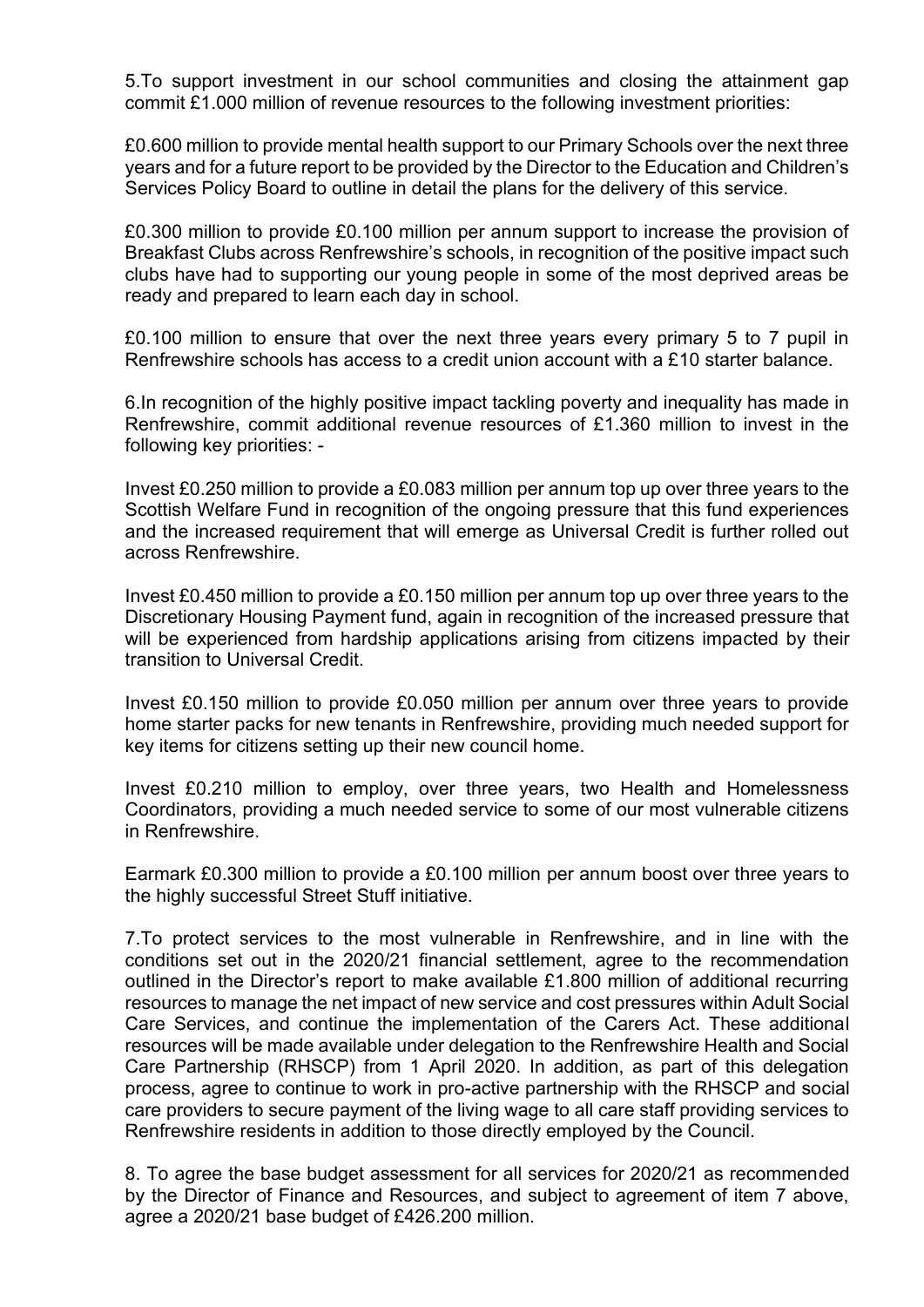9. To agree to make provision of £7.265 million in 2020/21 for pay inflation as detailed in section 5.1 of the Directors report and make no provision for general non-pay inflation, as recommended by the Director of Finance and Resources.

10. To agree to a general 2% inflationary increase in charges for services, with the exception of charges for community halls which shall have no increase, and subject to the note at paragraph 15 below and as outlined at paragraph 5.3 of the report.

11. To agree the resource allocations for 2020/21 for all services, as amended by these proposals.

12. To agree the detailed Revenue Estimates for all services be amended to reflect these proposals and the necessary allocation of central support costs, central repairs costs, capital charges, specific grants and loan charges provision with Directors authorised to take any action necessary to implement these decisions.

13. Subject to agreement of the above, to agree that the council tax for 2020/21 be frozen at 2019/20 levels and therefore set Band D subjects at £1,257.09 and for all bandings to be set at:

| <b>BAND</b> | 2020/21 (£S) |
|-------------|--------------|
| Α           | 838.06       |
| B           | 977.74       |
| C           | 1,117.42     |
| D           | 1,257.09     |
| E           | 1,651.68     |
| F           | 2,042.77     |
| G           | 2,461.81     |
| н           | 3,079.88     |

14. Subject to agreement of the points above, agree that the Council's budget is underpinned by appropriate decisions and makes appropriate provision to meet the specified commitments in the package of conditions linked to the Council's grant settlement.

15. To agree to increase other charges for services by 2% (as detailed in paragraph 10 above) or where appropriate by the rate set in national legislation or guidance, or where charges are based on full cost recovery by the appropriate increase to maintain this position, subject to Directors being authorised

(a) to round the charge up or down to a figure deemed by them appropriate, and

(b) not to impose any increase, if having reviewed the implications of the increase, he or she determines it would be inappropriate to do so, having regard to any material factor applicable to the goods or services to which the charge relates.

To note the requirement of financial code 13 that Directors review the amounts their departments charge for goods or services and if they think any charge needs to be increase they will recommend this to the appropriate Board. The Council therefore agrees that when a Director carries out such a review and believes a charge for goods or services should be levied which reflects an increase greater than the increase of 2% or the rate set in national legislation or guidance, he or she will be entitled to recommend the same to the appropriate Board for approval.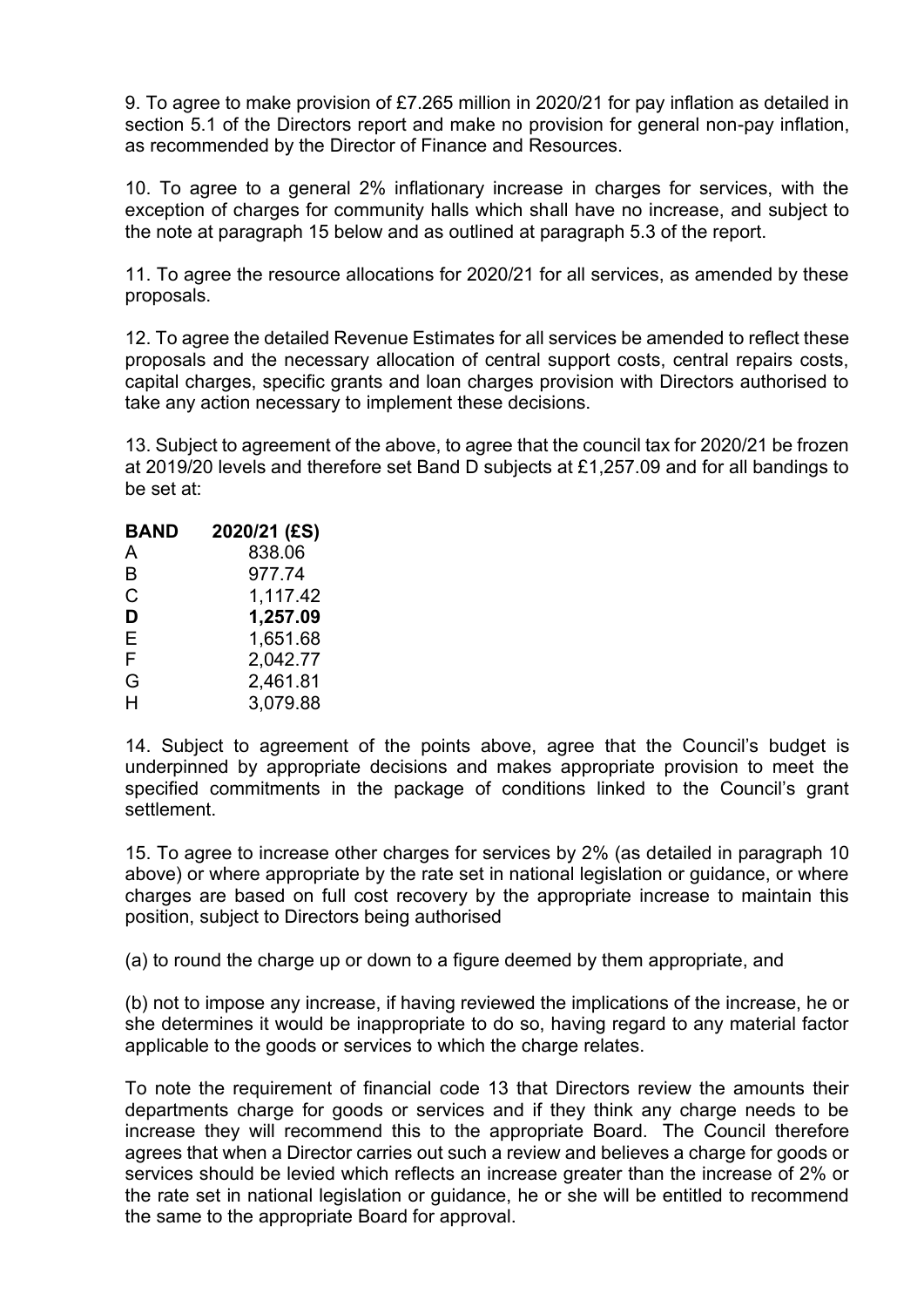On the roll being called the following members voted for the amendment: Councillors Bibby, Binks, Brown, Davidson, Devine, Grady, Graham, Harte, Hood, Kennedy, J MacLaren, McIntyre, Sharkey, Sheridan and Strang.

The following members voted for the motion: Councillors Adam-McGregor, Burns, J Cameron, Provost L Cameron, Councillors Campbell, Andy Doig, Audrey Doig, Don, Hughes, K MacLaren, M MacLaren, McCartin, McEwan, McGurk, McNaughtan, Mylet, Nicolson, Paterson, Rodden, Shaw and Steel.

The following members abstained: Councillors Mack and McCulloch.

15 members having voted for the amendment, 21 members having voted for the motion and 2 members having abstained, the motion was accordingly declared carried.

#### **DECIDED:**

(a) That this Administration's third budget would continue to deliver on its commitments set out in its manifesto to the citizens of Renfrewshire to invest in inclusive economic growth, the environment, local communities and support the most vulnerable in Renfrewshire. This budget would build on the significant investment already being delivered by this Administration including £275 million in city deal projects to deliver long term inclusive economic growth, over £115 million in town centre regeneration to redefine and create sustainable town centres that can flourish, £47 million to improve our roads and pathway infrastructure and keep Renfrewshire's economy moving, over £30 million investment in our schools, over £10 million to support tackling poverty and employability programmes, £4.500 million supporting community projects, assets, green spaces and villages and £2 million to deliver a new digital infrastructure across Renfrewshire. Much of these investments would lever in other public and private investment at scale, growing significantly the overall benefit to communities across Renfrewshire;

(b) That as recommended by the Director, these budget proposals would take a holistic view of resources available and include the use of the £0.645 million of available capital resources outlined in Agenda item 2;

(c) That £5.450 million of capital investment funded by £0.645 million of resources referred to in the capital report at item 2 on the agenda, in conjunction with £4.805 million of capital resources funded from £1.740 million of revenue resources that will provide a combination of capital financed from current revenue and prudential borrowing in 2020/21 be directed to deliver the following priorities: -

£1.600 million to support a programme of improvement projects across the school and early learning estate with the detailed programme proposals being presented to a future cycle of the Education and Children's Services Policy Board for approval.

£0.200 million to support investment in Renfrewshire's core pathways, cycle network and gullies.

£0.150 million to top up the existing uncommitted budget for the Village Investment fund, providing £0.500 million of resources available to support future projects across **Renfrewshire**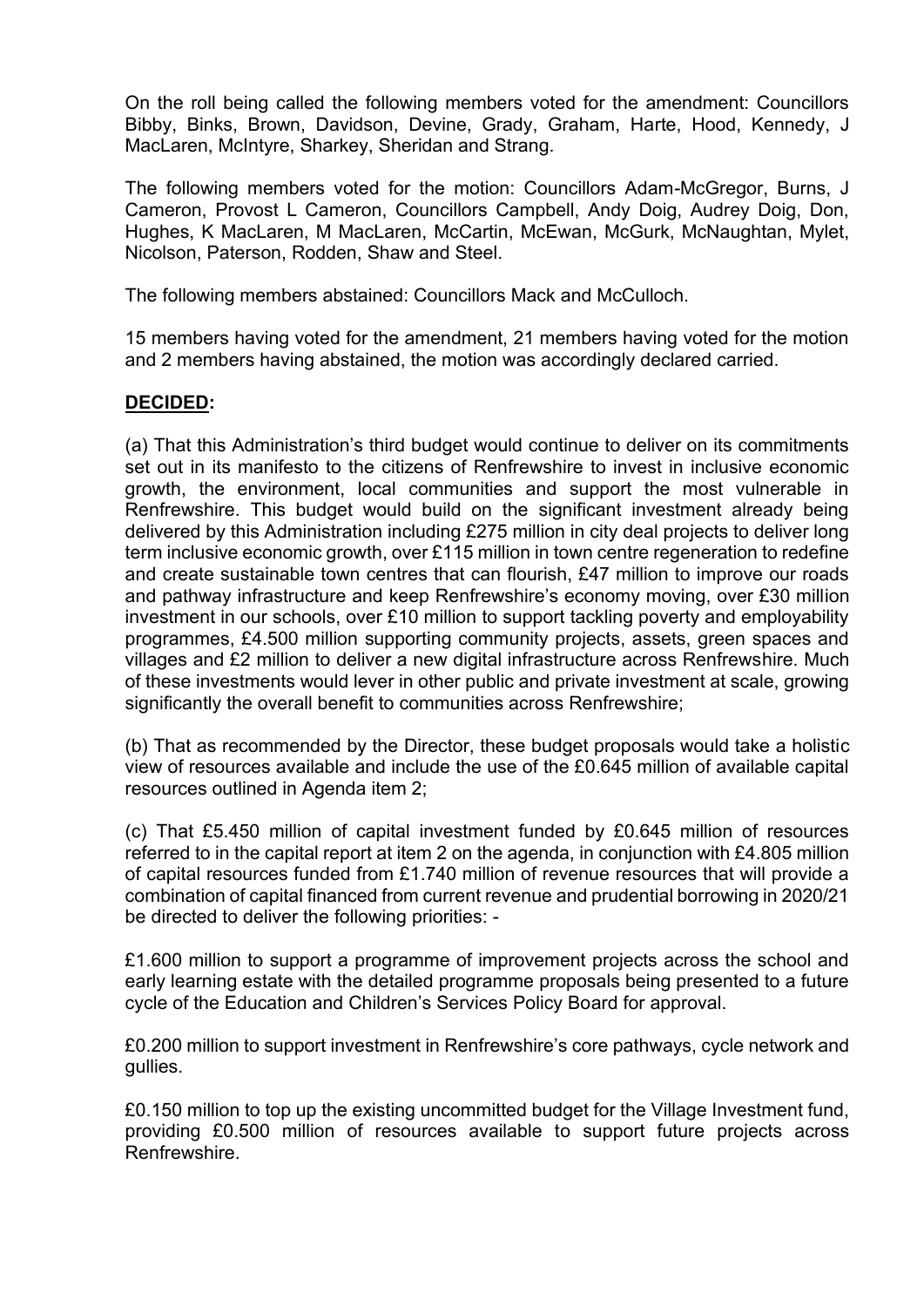Earmarking £0.500 million as a contribution towards a partnership investment with Renfrewshire Leisure in enhanced internal adventure play facilities at the Lagoon Leisure Centre. This investment would be informed by a feasibility study and business case funded by £0.050 million of resources agreed in the 2019/20 budget, with a specific focus on developing detailed proposals that incorporated at their heart inclusivity of play, ensuring the opportunity to play within a safe, inclusive and high quality indoor adventure playground facility was made available to all children across Renfrewshire.

Invest £0.400 million over the next three years to support additional investment in the infrastructure within Renfrewshire's cemeteries, augmenting the existing investment agreed in 2019/20 and delivered through the rolling roads infrastructure programme each year.

Invest £2.250 million to provide further investment in town centres across Renfrewshire, building upon the investment supported through the Scottish Government's Town Centre Fund grant in 2019/20, with detailed proposals to be brought by officers for consideration and approval to a future cycle of the Leadership Board.

£0.250 million to improve priority markings across Renfrewshire's road network.

£0.100 million to augment the existing Retail Improvement Fund directed to support local businesses improve shop fronts;

(d) That £3.079 million of revenue resources be committed to the following projects: - Provide £0.100 million to top up the financial capacity within Discretionary Housing Payments recognising the significant amount provided via the Scottish Government that requires to be directed to support those families impacted by the Bedroom Tax flowing from the UK Government's welfare reform agenda.

£1.000 million to establish a Climate Change Fund that would be available to support the next steps outlined in the report "Climate Change Emergency" approved by Council on 27th February 2020.

Provide £0.200 million to provide resources to provide a new cultural heritage and events fund supporting projects across the whole of Renfrewshire.

£1.000 million to be provided by the Council to support priorities emerging from the Alcohol and Drugs Commission, with a focus of the Council resources being on improving mental health for young people. Further that £1 million in match funding from the HSCP is drawn from the transformation and prevention resources earmarked by the Council for the HSCP, in recognition of the prevention and early intervention emphasis of the Commission's recommendations to support improving outcomes for adults. This would provide in total £2.000 million of partnership funding to support key priorities emerging from the highly valued insight provided by the Commission and all the participants who supported its work.

Provide up to £0.150 million to support Rainbow Nursery, Shortroods. Officers to engage with Childcare First management in working in partnership to ensure a long term sustainable future for the Nursery.

£0.210 million over three years to fund Children's Services to commission complimentary support to families and children of relatives with head injuries being cared for by the Health and Social Care Partnership.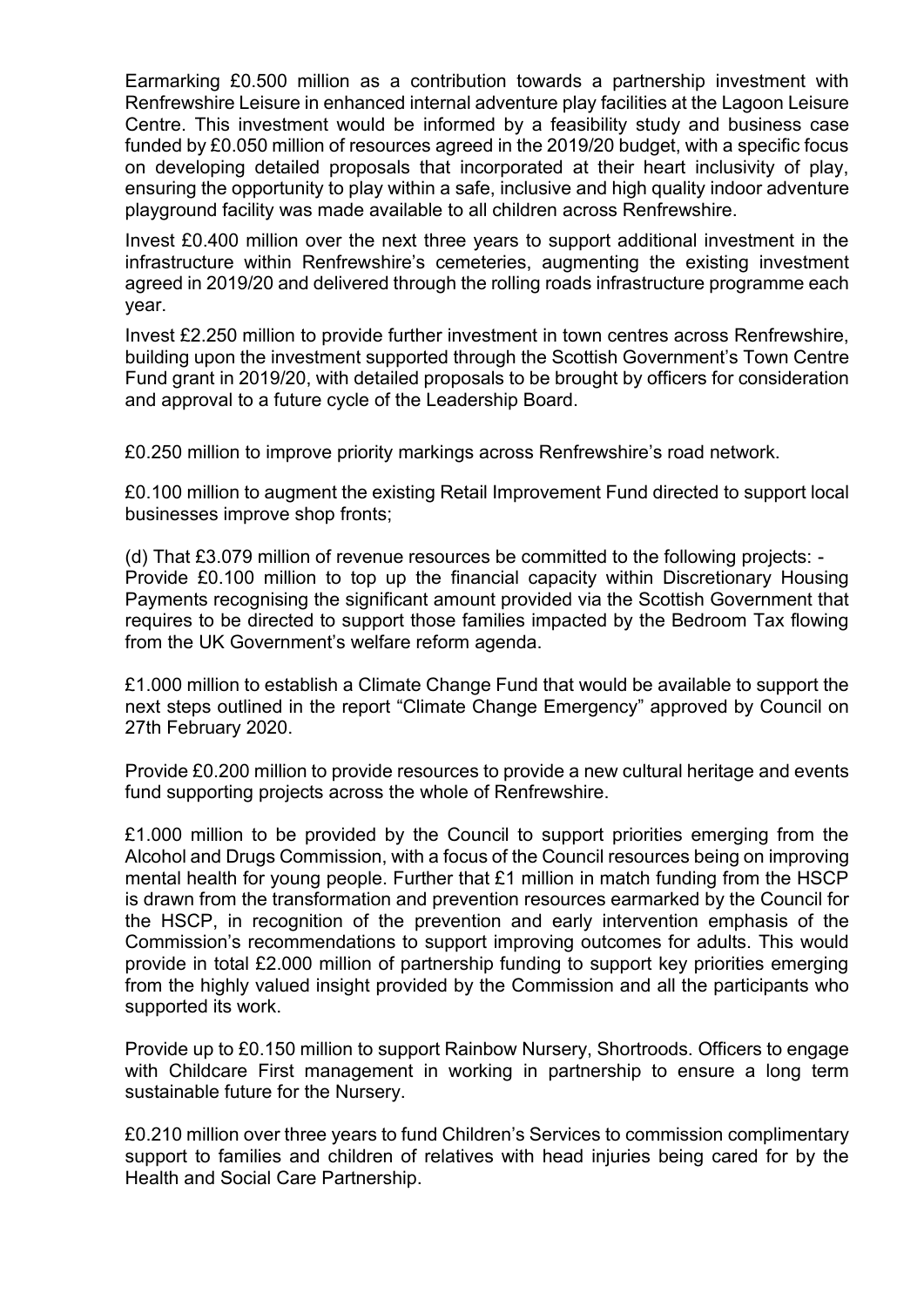£0.084 million to provide financial support over two years to Citizens Advice Bureau (Renfrewshire) to support joint priorities around providing a welfare rights tribunal representation service.

Invest £0.150 million of revenue resources to support a programme of tree works across Renfrewshire's key urban conurbations.

£0.050 million to provide a programme of small kitchen refurbishment works in community **facilities** 

£0.050 million invested in a feasibility study examining opportunities to improve bus transport across Renfrewshire.

£0.045 million to support the active schools programme delivered by Renfrewshire Leisure.

£0.030 million to provide ongoing support to the important work being progressed to raise awareness around vulnerability and support victims of domestic abuse.

£0.010 million to provide ongoing support over the next two years to Fairtrade;

(e) That to protect services to the most vulnerable in Renfrewshire, and in line with the conditions set out in the 2020/21 financial settlement, agree to the recommendation outlined in the Director's report to make available £1.800 million of additional recurring resources to manage the net impact of new service and cost pressures within Adult Social Care Services, and continue the implementation of the Carers Act. These additional resources would be made available under delegation to the Renfrewshire Health and Social Care Partnership (RHSCP) from 1 April 2020. In addition, as part of this delegation process, agree to continue to work in pro-active partnership with the RHSCP and social care providers to secure payment of the living wage to all care staff providing services to Renfrewshire residents in addition to those directly employed by the Council;

(f) That resources earmarked for the Council's School Investment Fund, be increased by £24.850 million, providing in total £51.850 million to support the priorities that had emerged from the review of the School Estate Management Plan. This fund provided significant scope for match funding capacity against opportunities for Renfrewshire to secure resources from the Scottish Government's £1bn schools investment fund, ensuring the overall investment in our School Estate could grow further beyond this existing financial commitment. This additional £24.850 million of capital investment would be delivered through predominantly prudential borrowing capacity serviced by £1.232 million of recurring revenue resources;

(g) That the base budget assessment for all services for 2020/21 be agreed as recommended by the Director of Finance and Resources, and 2020/21 base budget of £426.200 million be agreed;

(h) That provision of £7.265 million in 2020/21 be made for pay inflation as detailed in section 5.1 of the Director's report and no provision be made for general non-pay inflation, as recommended by the Director of Finance and Resources;

(i) That a general 2% inflationary increase in charges for services be agreed, subject to the note in decision (o) below;

(j) That the resource allocations for 2020/21 for all services be agreed, as amended by these decisions;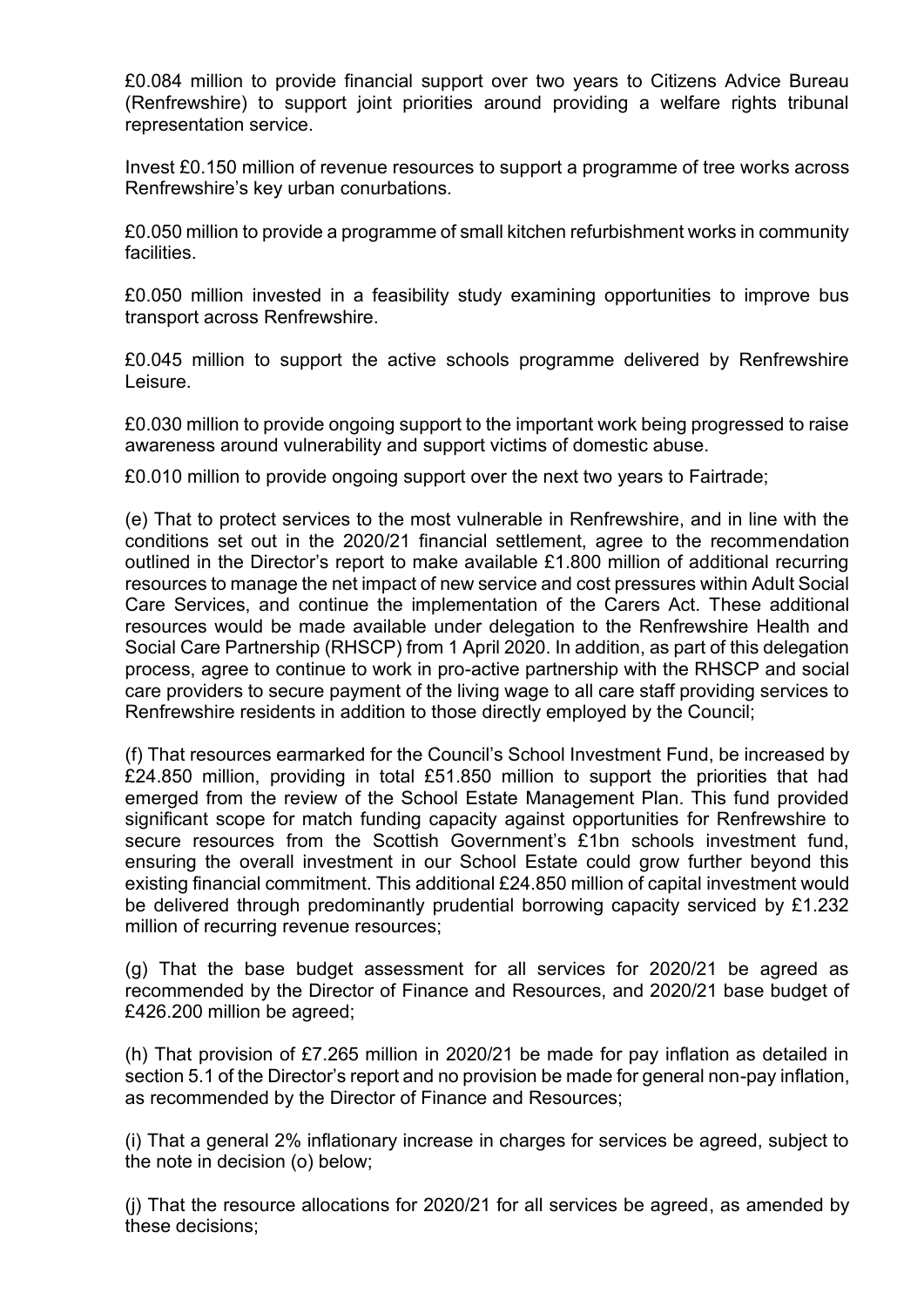(k) That the detailed Revenue Estimates for all services be amended to reflect these decisions and the necessary allocation of central support costs, central repairs costs, capital charges, specific grants and loan charges provision with Directors authorised to take any action necessary to implement these decisions;

(l) That it be agreed that the council tax for 2020/21 be set at £1,315.42 for Band D subjects, representing a 4.64% increase on the 2019/20 level, and for all bandings to be set at:

| BAND | £S       |
|------|----------|
| A    | 876.95   |
| B    | 1,023.11 |
| С    | 1,169.27 |
| D    | 1,315.42 |
| E    | 1,728.32 |
| F    | 2.137.55 |
| G    | 2,576.04 |
| н    | 3,222.79 |

(m) That it be agreed that the Council's budget is underpinned by appropriate decisions and makes appropriate provision to meet the specified commitments in the package of conditions linked to the Council's grant settlement;

(n) That, in line with the recommendations of the Director, the unallocated General Fund balances are budgeted to be maintained at £7.500 million moving into 2020/21 and that any transfer to or from the Investment Programme Capital Fund was utilised as required to achieve this position on the closure of the 2019/20 accounts;

(o) That a general 2% inflationary increase in charges for services be agreed (as detailed in (i) above) or where appropriate by the rate set in national legislation or guidance, or where charges were based on full cost recovery by the appropriate increase to maintain this position, subject to Directors being authorised

(i) to round the charge up or down to a figure deemed by them appropriate, and

(ii) not to impose any increase, if having reviewed the implications of the increase, he or she determines it would be inappropriate to do so, having regard to any material factor applicable to the goods or services to which the charge relates; and

(p) That the requirement of financial code 13 that Directors review the amounts their departments charge for goods or services and if they thought any charge needed to be increased, they would recommend this to the appropriate Board be noted. That it be agreed that when a Director carried out such a review and believed a charge for goods or services should be levied which reflected an increase greater than the increase of 2% or the rate set in national legislation or guidance, he or she would be entitled to recommend the same to the appropriate Board for approval.

# **Sederunt**

Councillors Montgomery and Dowling returned to the meeting.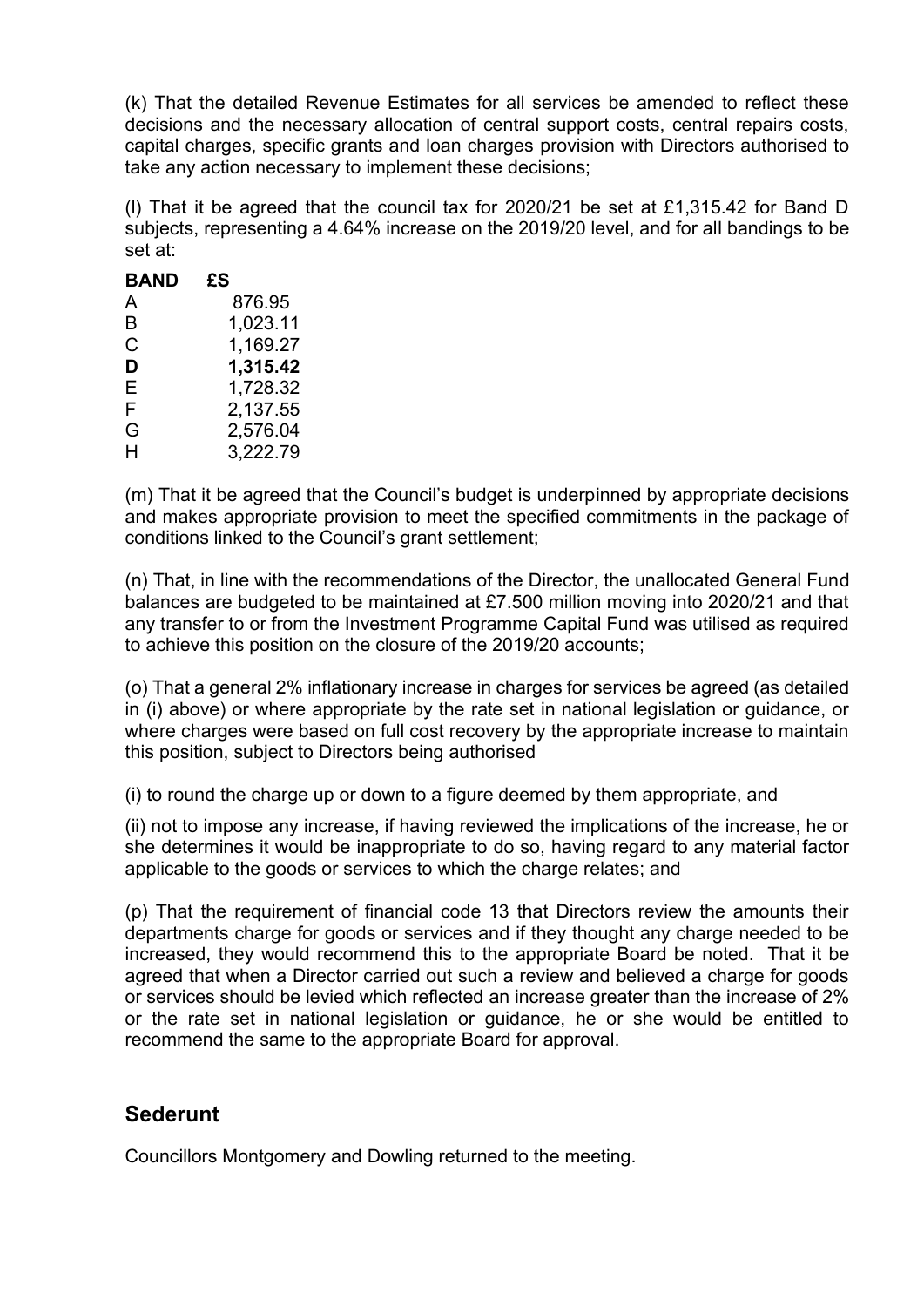### **3 Non Housing Capital Investment Programme, Prudential Framework and Treasury Management Strategy, and Capital Strategy 2020/21 – 2024/25**

There was submitted a report by the Director of Finance & Resources relative to the planned capital investment for non-housing services for the period 2020/21 to 2024/25 which covered a range of corporate projects across all service areas within the Council with the exception of council housing. The report advised that the resources available to support investment included prudential borrowing and capital grant as well as contributions from revenue, partners and external funding bodies.

The report intimated that the Scottish Government had published the draft Scottish Government budget for 2020/21 and the provisional local government finance settlement as outlined in Finance Circular 1/2020 on 6 February 2020. The proposed capital grant for Renfrewshire Council in 2020/21 was £12.337 million, of which £0.292 million was specific grant relating to cycling and walking safer streets. Further to the £12.045 million of general capital grant above, £3.600 million of specific capital grant had been allocated to support the expansion of Early Years Education and Childcare provision. Associated early years investment proposals would be subject to appropriate reporting through the Education and Children's Services Policy Board as the expansion planning and funding distribution for Early Years progressed.

The Scottish Government subsequently announced on 27 February 2020 an additional £15 million of specific capital funding in relation to cycling, walking and safer streets, of which Renfrewshire's allocation was £0.491 million, bringing the total capital grant allocation specifically for cycling, walking and safer streets to £0.783 million for 2020/21; also a further £25 million of capital finding to support investment in energy efficiency measures and the allocation of this funding had not yet been agreed with CoSLA.

The level of general capital grant allocated to local government in the draft budget for 2020/21 was substantially reduced from that received in 2019/20 with the general grant allocation for Renfrewshire being 20% lower. Should the general capital grant continue at the level received in 2020/21 over the coming years, the Council would require to fundamentally reappraise its capital planning approach.

The Scottish Government had previously proposed an intention for there to be multi-year funding settlements for local government from 2020/21 which would assist future capital investment planning. The delay with the announcement of the UK budget to 11 March 2020 had however limited the ability of the Scottish Government to develop a multi-year settlement.

It was noted that the Prudential Code and Treasury Management Code played a key role in capital finance in local authorities and they required the Council to set prudential and treasury management indicators for the following three years to ensure that the Council's capital investment plans were affordable, prudent and sustainable. The Treasury Management Code further required the Council to approve, annually in advance, a strategy for its treasury management activities, whilst the Prudential Code also required full Council approval of the Capital Strategy which set out the long term context within which capital investment decisions were made to improve capital, revenue and balance sheet planning.

It was noted that where the Council was making decisions in relation to its spending priorities, it was obliged to comply with the public sector equality duty set out in the Equalities Act 2010 which meant that the Council must have due regard to the need to